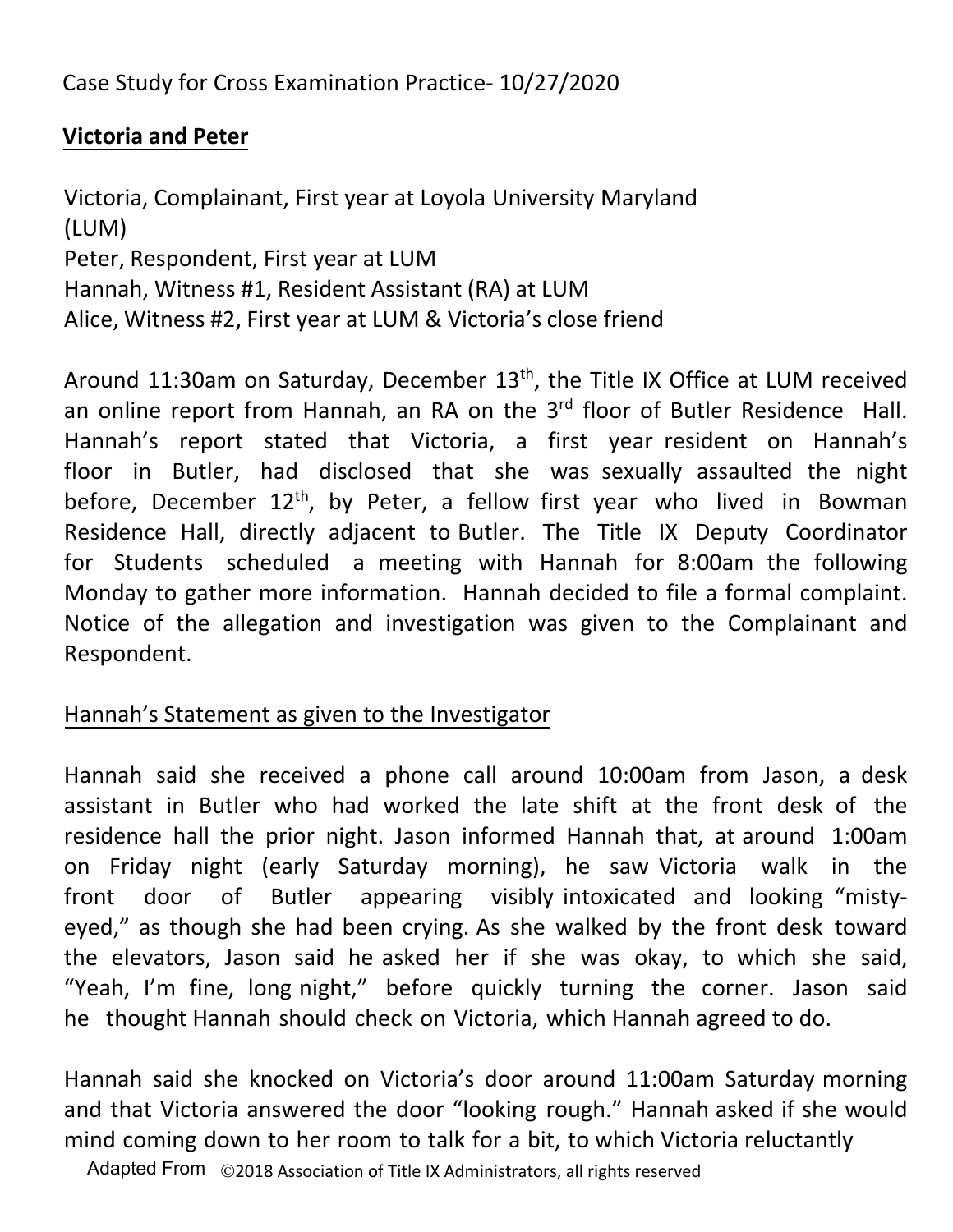agreed. Hannah said she had planned on having the typical alcohol talk and possibly referring the situation to student conduct, but was surprised by the direction the conversation took.

When Hannah asked Victoria to tell her about the prior night, Victoria said she hung out with some friends in Bowman Residence Hall then came back to her dorm. When Hannah asked if Victoria consumed any alcohol, Victoria said she didn't remember. When asked how she got back to Butler, Victoria said, "I honestly don't have much memory of last night." Hannah then explained LUM's alcohol policy and shared that Jason had observed her from the front desk entering Butler late the prior night, apparently intoxicated. Victoria did not respond, instead sitting silently looking down at her hands. Hannah added that Jason also mentioned that Victoria looked upset and asked if something had happened that night.

Hannah said she could see tears welling up in Victoria's eyes and that Victoria took a deep breath and said, "I did drink last night, but it wasn't my alcohol, it was Peter's. Our friend group was all over at his dorm room in Bowman, then everyone gradually left, and Peter asked if I'd hang around to talk. He was having relationship problems or something. And, I don't know if there was something in the drinks or what, but I just remember getting really drunk really fast, then everything started to get fuzzy and my memory of the night kind-of goes in and out. The last thing I really remember was sitting on Peter's bed, in his room, and we're talking about his ex-girlfriend or whatever, and then he just starts kissing me out of nowhere. I think I tried to pull away, but he just kept going. Then I just have a flash of memory where he's on top of me. Then I just remember waking up in my room this morning with a really bad headache."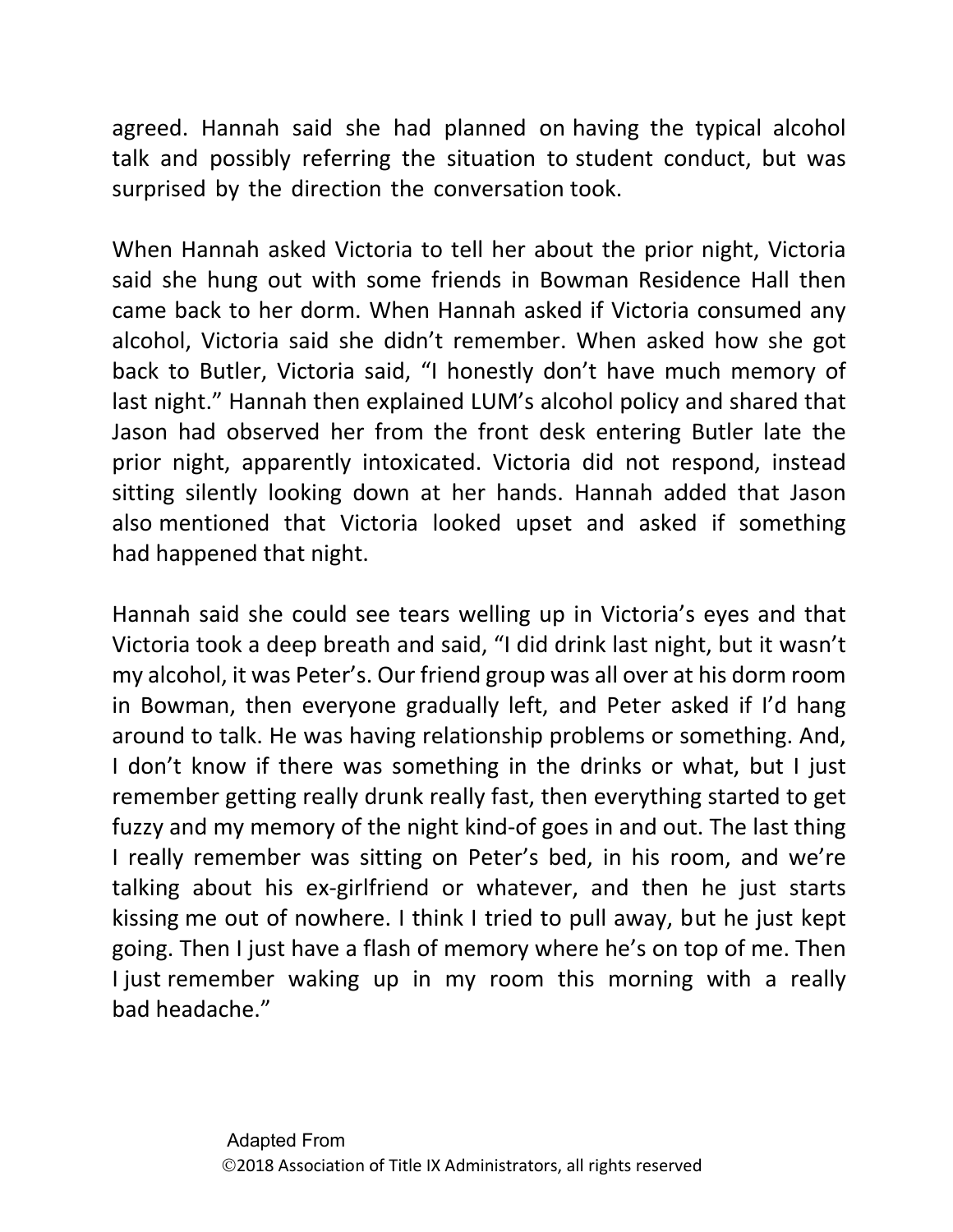Hannah said she tried not to ask too many questions, but did ask Victoria what she meant by "on top of me," to which Victoria replied, "I guess he was having sex with me, but I just don't really remember a lot." Hannah said she told Victoria that she would need to refer this information to LUM's Title IX Office, and that when Victoria asked why, Hannah said she told her it sounded like she had been sexually assaulted. Hannah said she explained LUM's policies on consent and incapacitation, adding that it sounded to her like Victoria did not have the capacity to consent. Hannah said she suggested that Victoria go to the student counseling center and to the hospital for a SANE exam, but that Victoria told her she didn't want to go to either. Hannah said Victoria was still worried about getting in trouble for having consumed alcohol, but that she explained how LUM's amnesty policy applies to reported incidents of sexual assault. Hannah said after Victoria left her room, she immediately filed the online report to the Title IX Office, as she had been trained to do.

## Victoria's Statement to the Investigator

Victoria met with the Investigator and shared the following: Victoria explained that she and Peter are part of the same friend group, and that they and about five other friends had met up in Peter's room in Bowman around 10:00pm that Friday night. When asked about her relationship with Peter, Victoria said, "I guess I would've called him a friend; I mean, we hung out a lot because we were part of the same friend group, but we weren't like close or anything, he's always kind of preoccupied with other girls. He's known for being a player."

Victoria said Peter had a couple bottles of vodka waiting when they got there and had purchased bottles of Gatorade from the vending machines downstairs with which to mix it. She said, "I don't remember who was mixing drinks, I'm assuming it was Peter, but I just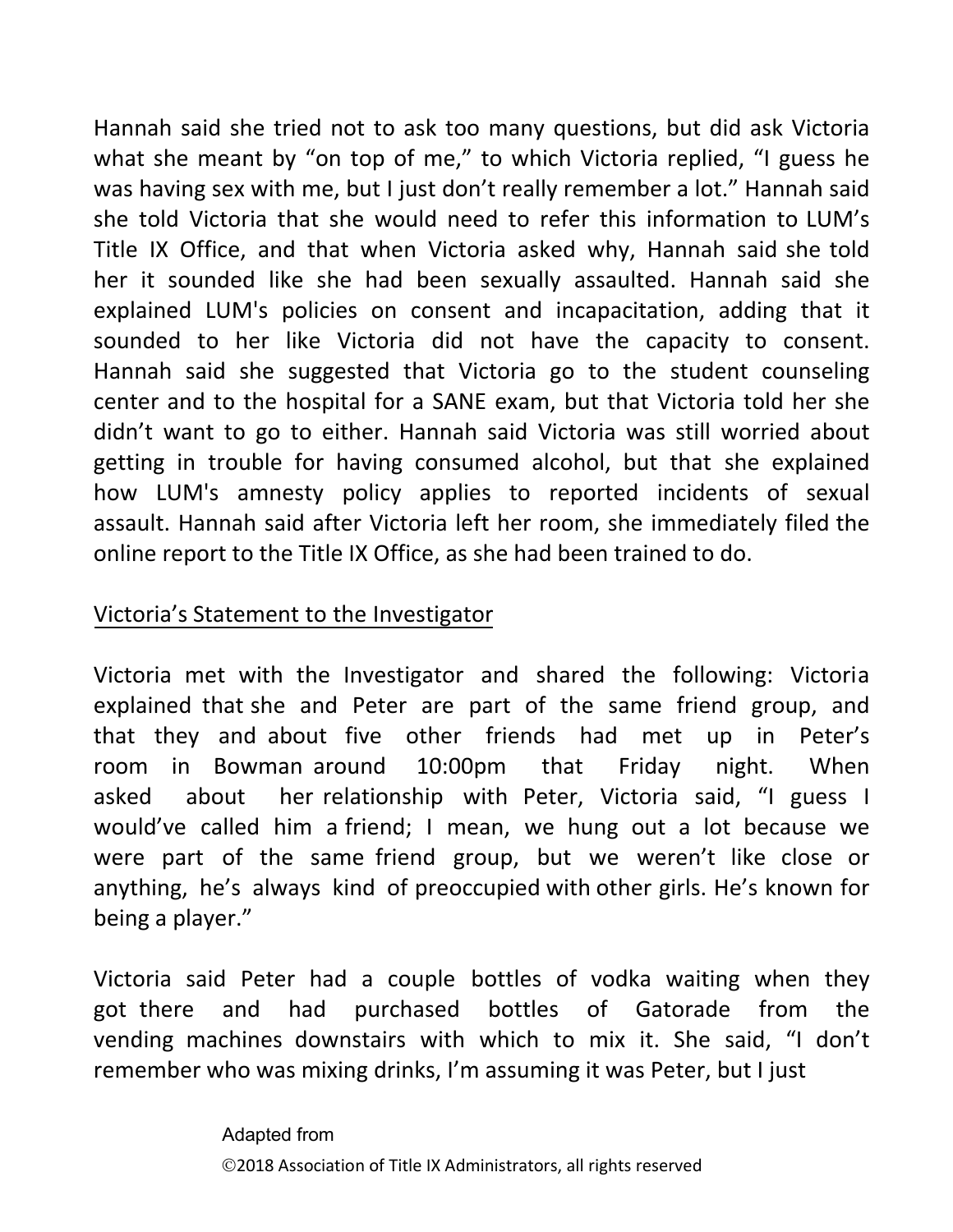remember someone handing me a red solo cup with a mixture of vodka and Gatorade." Victoria said she remembered finishing one cup and drinking from a second but couldn't remember if she finished it or not.

Victoria said, "I just remember snippets of what happened. I think we'd been there for a several hours, probably, then everyone started to head back to their dorms, and I remember Peter kinda whispering to me that he wanted me to stay after because he wanted to get my thoughts on his girlfriend situation, or something. Like I told Hannah, I don't know if Peter put something in my drink or what, but it definitely hit me fast, just out of nowhere, I was out of it. I remember stumbling and slurring my words, and then just having a lot of difficulty concentrating while he was talking to me. Then I must have blacked out because I have this flash of being in his bedroom, sitting on his bed, and he's going on-and-on about this girl. Then I have another flash of him abruptly kissing me, and then I like, push him off, I think, and then I have another flash, I guess sometime later, where I'm on my back, I think still on his bed, and he's on top of me, raping me."

Victoria said she had no recollection of leaving his room or of how she got back to Butler, explaining that the next thing she remembered was waking up in her room on Saturday morning feeling awful. Victoria told the Investigator that Hannah came to her room later that morning and that Hannah had informed her that a DA apparently saw her walking through the front doors of Butler late that night appearing drunk and upset, adding that she thought this was further proof of how intoxicated she was that night. The Investigator informed Victoria that there are interior surveillance cameras observing the entrances of all the residence halls on campus, and that they would acquire and review that footage. Victoria said that, after talking with Hannah, she felt like what happened was not okay and so she decided to file a formal complaint.

#### Adapted from 2018 Association of Title IX Administrators, all rights reserved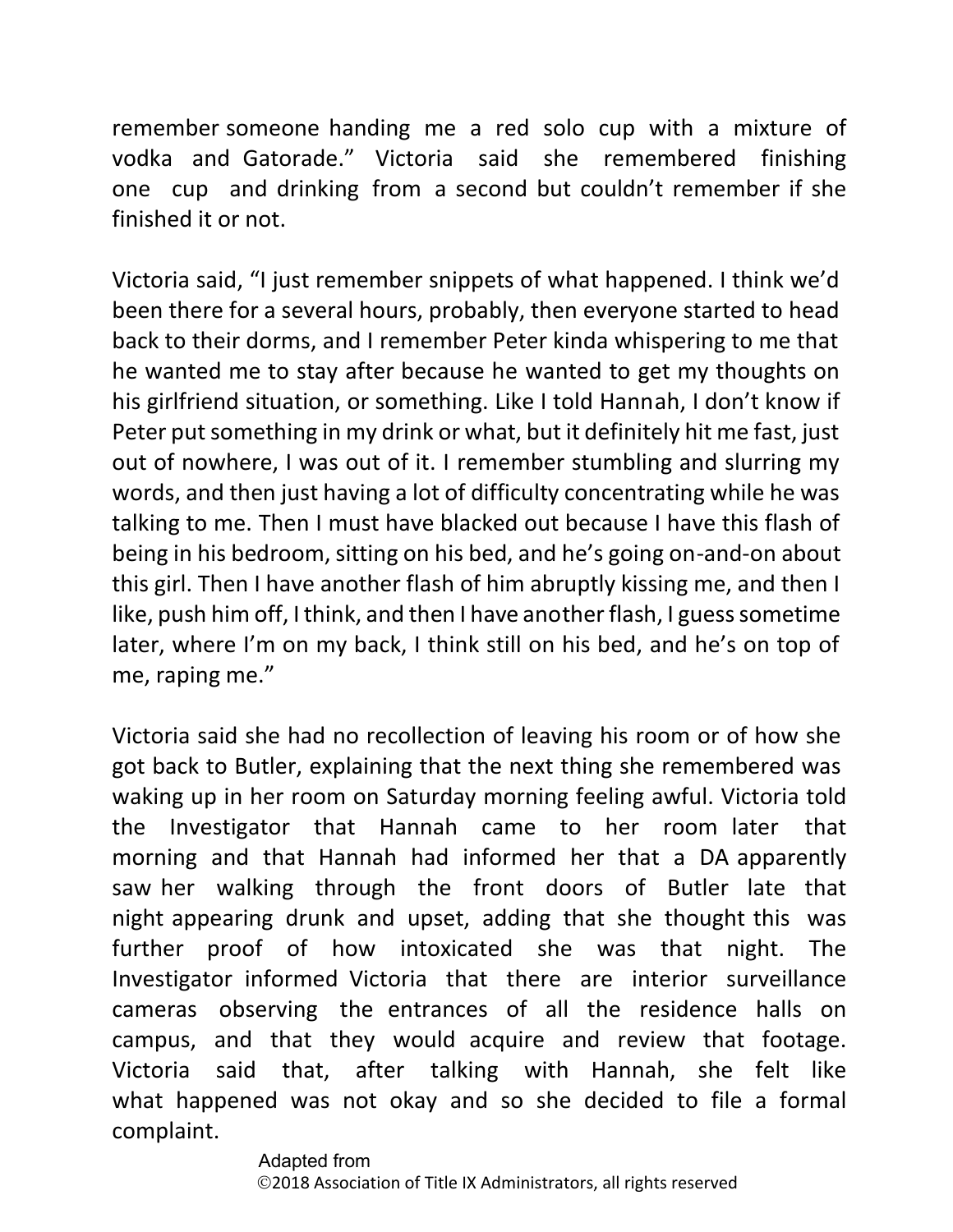### Peter's Statement

Peter met with the Investigator and the Investigator informed him that the University was investigating a situation involving Victoria that occurred on the night of Friday, December 12<sup>th</sup>. Peter explained that Victoria was a good friend of his who he had met during first year orientation, along with many of the others in their friend group. Peter said that he always thought Victoria had a crush on him, adding that her close friend Alice—who is part of their friend group and who was at the party in his room that night—had told him a few months prior that Victoria was interested in him, but that she considered him "emotionally unavailable" because of his onagain-off-again relationship with his now ex-girlfriend, Krista.

Peter explained that one of his older Bocce ball teammates had given him two bottles of vodka so that he could host his friends that night, and that he bought approximately 10 bottles of blue Gatorade as a mixer. He said everyone arrived around 9:00 or 9:30pm and that they "just hung out playing drinking games with a deck of cards" in the common area of his suite-style dorm room. Peter said he had also purchased a stack of red solo cups and that everyone mixed their own drinks throughout the night. Peter admitted that he got very drunk that night, adding that he thought everyone was pretty drunk by the end of the night, Victoria included.

Peter said everyone started leaving his room shortly after midnight, but that Victoria stuck around. Peter said he went to his room to lie down because "the room was starting to spin," and that Victoria came with him and began asking him questions about his relationship with Krista while sitting on the edge of his bed. Peter added that he and Victoria had talked about Krista on a few prior occasions, and that he "always liked getting a girl's perspective on all of it." Peter said they talked about his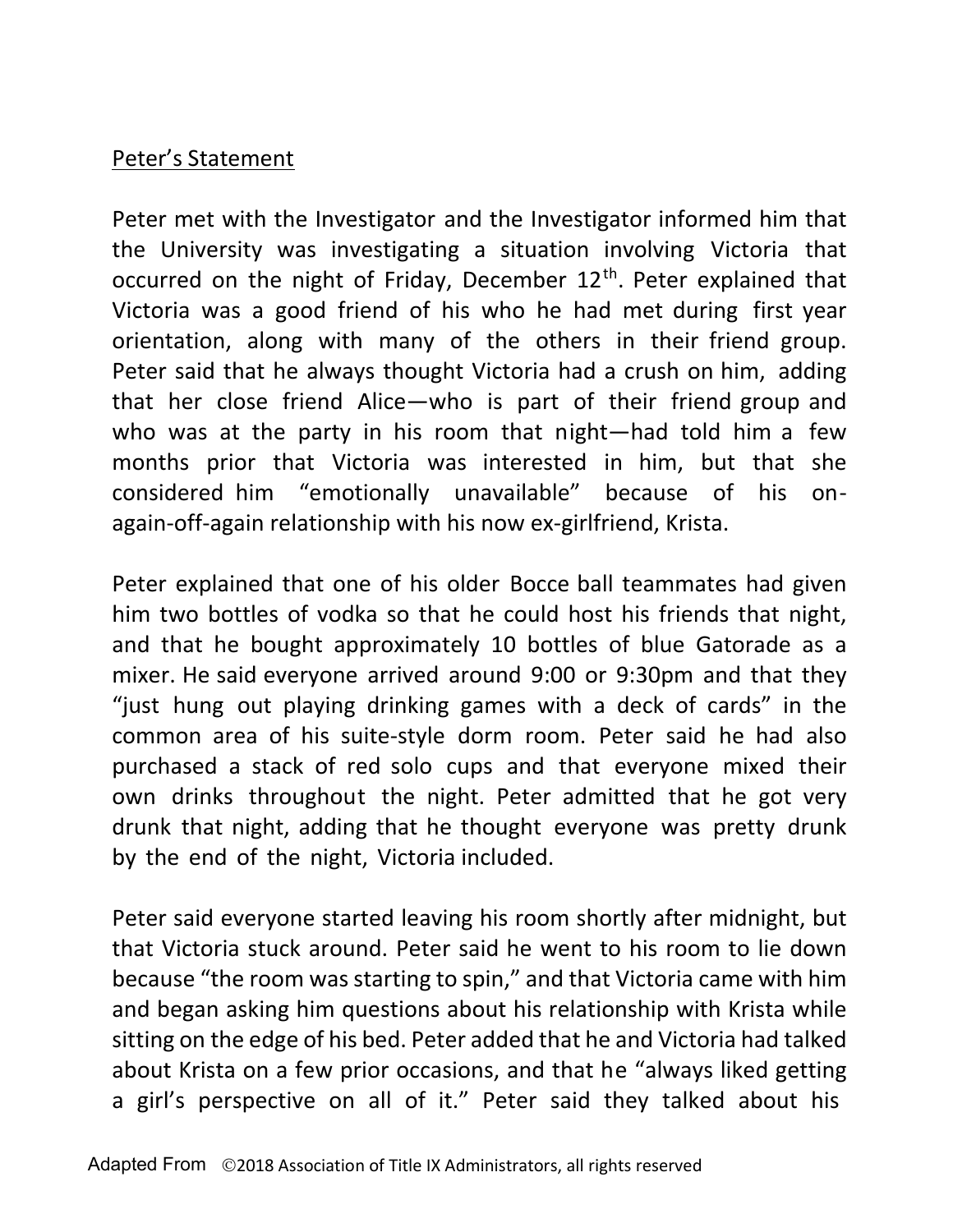relationship issuesfor about 5-10 minutes and that, at one point, Victoria made the comment, "I don't know why you put up with her shit, I know I would treat you much better than that if I were your girlfriend." Peter said that, as she said this, she moved her hand to his genital area and began caressing his penis over his sweat pants. Peter explained that he did not have any romantic interest in Victoria, but that he "didn't necessarily have an issue with her wanting to get frisky." Peter said Victoria then lowered his waistband, pulled his penis out, and began performing oral sex on him. Peter said while she did this, he tried to reciprocate by putting his hand down her pants and fingering her.

Peter said this continued for about 5-10 minutes, at which point Victoria stopped and asked what was wrong, referencing the fact that he had still not achieved an erection. Peter said he "probably said something like, 'Sorry, whiskey dick.'" Peter said Victoria seemed to get upset and asked tearfully, "Is it me?" Peter said he "tried to let her down gently," but that she kept pressing, so he finally said something like, "I've just never had feelings for you like that. I can't help it if I'm not turned on."

Peter said Victoria got really upset and that he had to "go into damage control" for 10-15 minutes, but was eventually able to talk her down, adding that he "figured she was just drunk and being emotional." Peter said he thought Victoria left his room sometime around 1:00am, after which he made himself a sandwich, grabbed his computer, and started watching Netflix while lying in bed. Peter said that about an hour later, he got a text message from Victoria that read, "I'm still so drunk," to which he responded, "Yeah, me too." She replied, "Talk tomorrow?" to which he responded, "Of course." When the Investigator asked to see the text messages, Peter willingly provided his phone. The Investigator noted the timestamps on the text messages as being: 2:14am, 2:15am, 2:21am, and 2:21am, respectively.